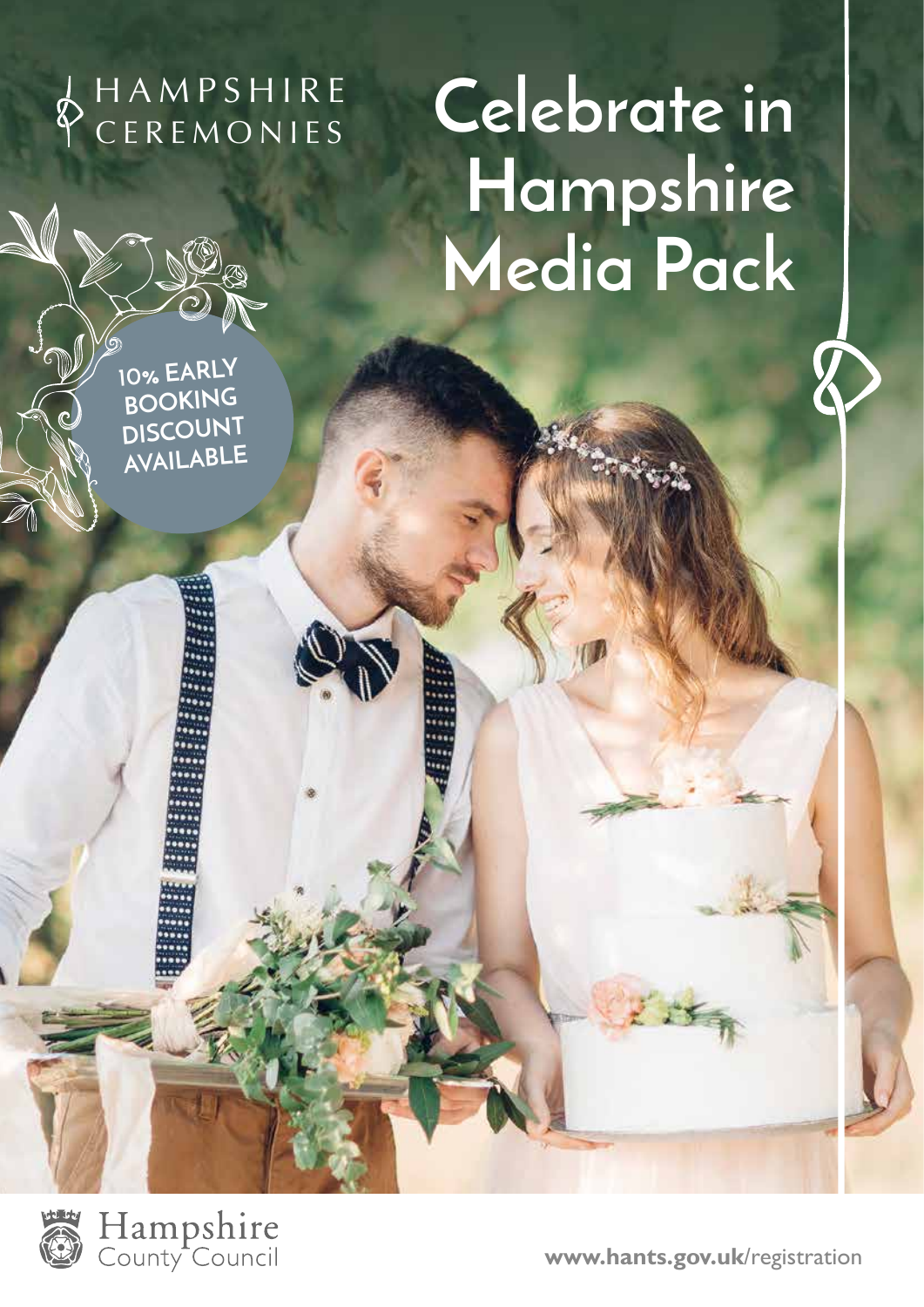## **Celebrate in Hampshire Media Pack**

**Celebrate in Hampshire is the brochure provided by Hampshire Ceremonies to all couples who are planning their wedding ceremony within the county. This brochure will help guide couples through the legal requirements of their ceremony whilst providing suggestions and ideas to help along the way.** 

#### **Why should we advertise in Celebrate?**

- Reach **thousands of couples** in Hampshire, all actively planning their big day
- A variety of advert sizes available **from just £234\***
- **10% early booking discount available**
- **Free** online exposure
- **Distribution throughout Hampshire** via 15 Register Offices, 48 libraries, approved venues and selected wedding fairs
- **Over 10,000 copies** printed and it's **free!**

\*includes 10% early booking discount

### **Celebrate in Hampshire at a glance:**

- **Frequency:** Two years, published in January
- **A4 modern, unique brochure**  40pp
- **Targeted audience:** exclusive access to thousands of couples
- **Distribution:** available at all Hampshire Register Offices, approved venues and selected wedding fairs
- **Online:** the brochure is available online